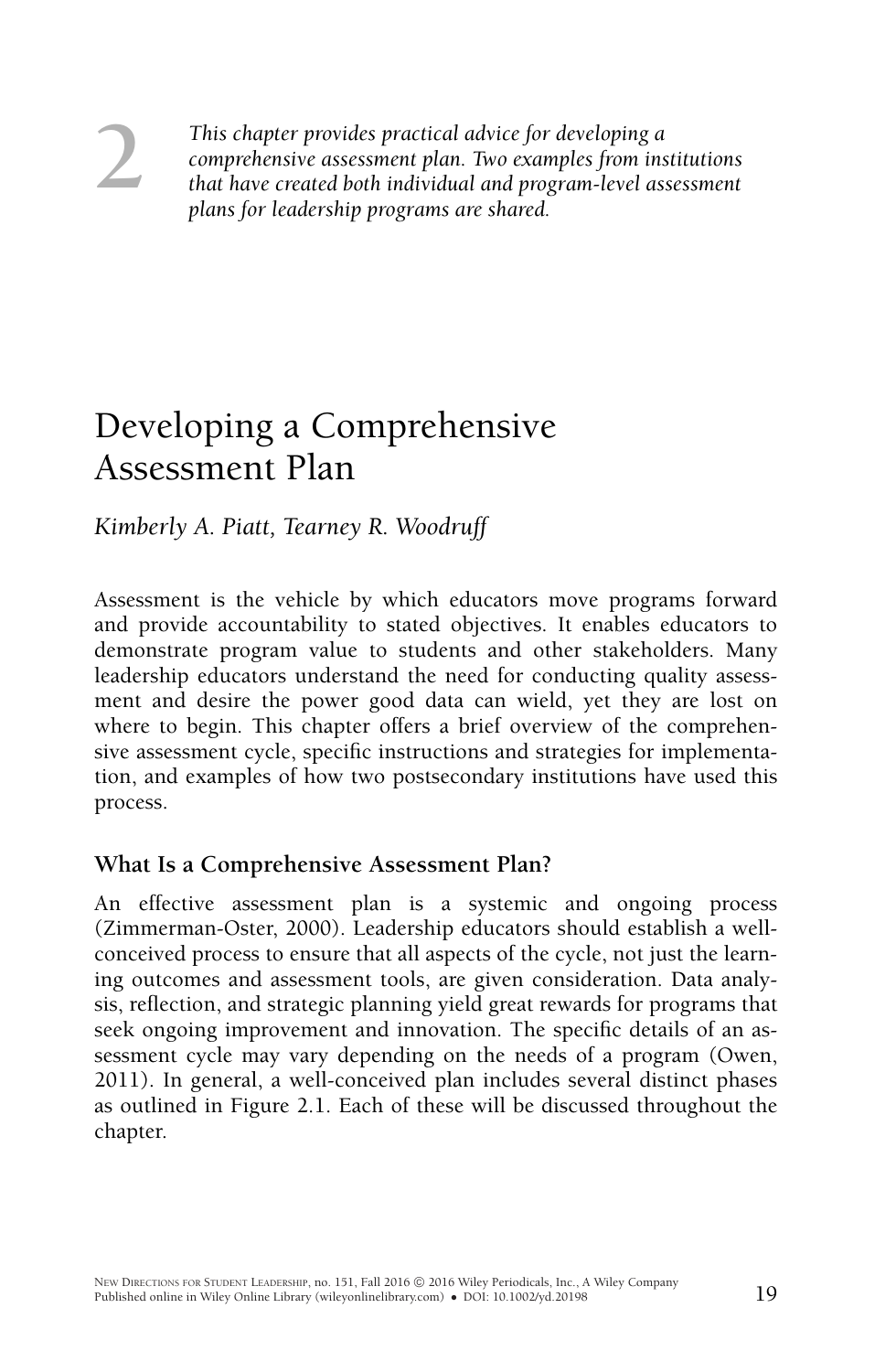

<span id="page-1-0"></span>**Figure 2.1. Comprehensive Assessment Cyle**

Adapted from: Maki, 2004

**Meet the Schools.** Throughout the chapter, concrete examples of the assessment process are provided from two institutions: The College at Brockport and Texas A&M. Not only varying in size, type, and location, these two institutions include a school with a well-established, national award winning program with a multifaceted assessment strategy and a school currently at the formative stages intentionally creating a meaningful program grounded in evidence-based practice.

## *The College at Brockport.*

- Medium-sized, public, comprehensive, liberal arts institution with 8,100 students
- Part of the State University of New York system
- More than 120 club sports and organizations
- Leadership Theoretical Framework: Social change model of leadership development (Higher Education Research Institute, 1996)

The Leadership Development Program [\(http://www.brockport.edu](http://www.brockport.edu/leadership/) [/leadership/\)](http://www.brockport.edu/leadership/), is a multilevel, developmentally sequenced, cocurricular certificate program that emphasizes individual growth and leadership for the purpose of social change and civic learning. Participants engage in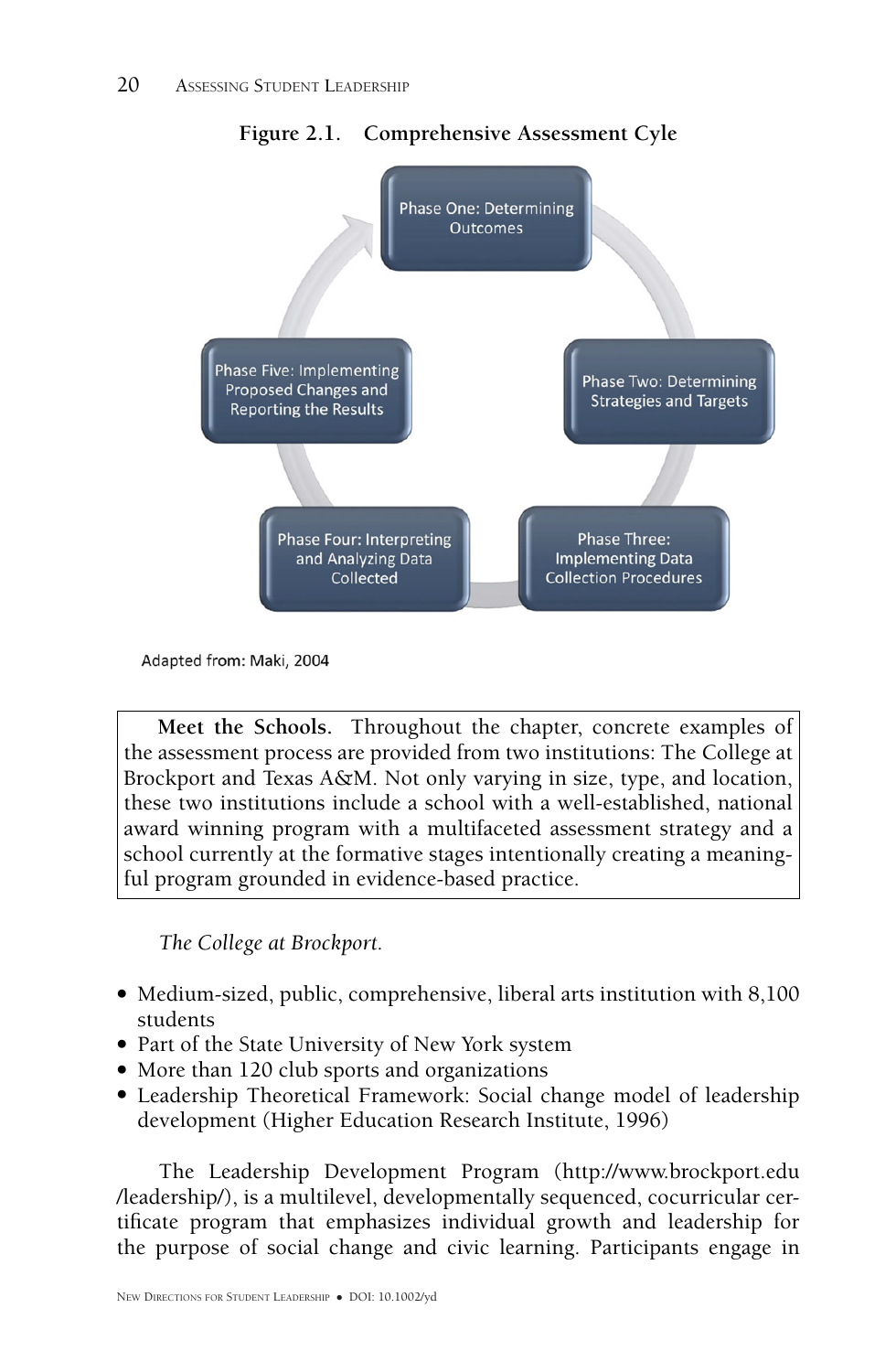opportunities including workshops, mentorships, community projects, practica, and capstone experiences. The program, open to all students, awards more than 200 certificates annually. Nearly 200 faculty, staff, and alumni volunteer with the program, serving as mentors, project advisors, committee members, and presenters. The program has been recognized with a NASPA Grand Bronze Excellence award and was named the NASPA Student Leadership Programs Knowledge Community Spotlight Program of the Year in 2014. From the beginning, a thorough assessment cycle was established through learning outcomes emphasizing social change, assessment tools measuring individual growth and program effectiveness, and strategic goals that further the program's mission.

*Texas A&M University.*

- Large, public, research university with 59,000 students
- Part of the Texas A&M University System
- Over 1,000 recognized student organizations
- Theoretical Framework: Leadership identity development model (Komives, Longerbeam, Owen, Mainella, & Osteen, 2006)

Texas A&M is known for not only the caliber of the leaders it produces, but it also boasts a strong assessment-focused culture that includes a department dedicated to supporting assessment initiatives within the Division of Student Affairs and a nationally recognized project on student leadership learning. The Maroon & White Leadership Society [\(maroonandwhite](http://maroonandwhite.tamu.edu) [.tamu.edu\)](http://maroonandwhite.tamu.edu) is a leadership certificate program within Texas A&M's Division of Student Affairs that began in 2014 to guide approximately 200 participants in developing their identity as leaders through engaging in leadership development, education, and training (Allen & Roberts, 2011). Participants receive one-on-one leadership coaching with a faculty or staff member that challenges them to reflect on their leadership learning and develop their leadership identity. The designation of signature programs, opportunities fulfilling high-impact practice standards, and a mentor relationship support the goal that graduates leave with a deeper understanding of who they are as leaders and how they can make an impact in their respective communities.

## **Getting Started**

Prior to creating or refining an assessment plan, educators should closely examine the program and the current processes, considering the following:

**Purpose.** Assessment should not be a performance review but should provide data to improve student learning and program offerings, revealing areas of growth potential (Suskie, 2009). Establishing this perspective with colleagues allows true assessment to occur, rather than as a means of proving employee worth. If the true purpose of the assessment cycle is improvement, unflattering results are embraced. This kind of information could highlight the need for further training, gaps in knowledge, or other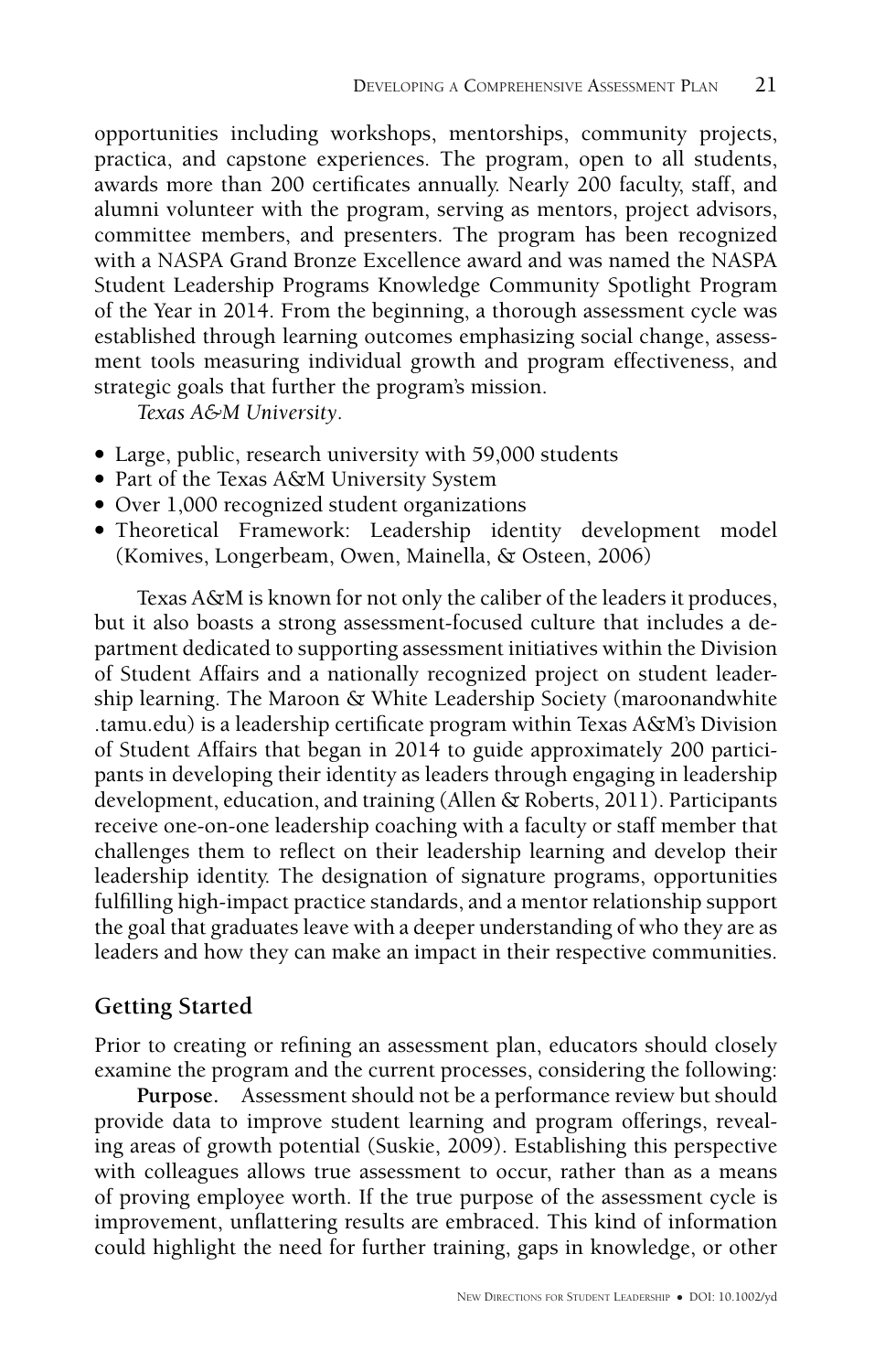issues in a program. Rather than manipulating the assessment process to emphasize areas of success, good assessment practices value all the results. Assessment should not be conducted for its own sake, and data collected should be used intentionally.

**Alignment.** Educators should look holistically at the assessment picture, not just at individual program components; it is easy for the process to become disjointed and lack alignment. Reviewing the alignment ensures that theory, outcomes, methods, targets, analysis, and practice are connected in a logical and coherent manner.

**Institutional Context.** To establish a sustainable and worthwhile assessment cycle, educators understand how strategies and assessment fit within the context of a school or organization. Educators reflect on culture and values, paying attention to how the various initiatives and assessment tools contribute to the overarching vision. Consider the following:

- 1. What is the organization's mission? What are the espoused values?
- 2. What beliefs about leadership does the school hold?
- 3. How do the identified outcomes relate to the mission of the program?
- 4. In what ways can the assessment data contribute to demonstrating institutional effectiveness?

Programs with great impact align with the campus culture. When this is accomplished, the likelihood increases that the results will be used on a larger scale. For example, Texas A&M's Maroon & White Leadership Society is referenced in the Division of Student Affairs' strategic plan. Taking into consideration the recommendations of a decade of discussions within the Division of Student Affairs, the university's undergraduate learning outcomes, and the need for high-impact practices, one of the advantages of the program's assessment plan is that it captures student leadership learning throughout campus. The program was intentionally constructed to accomplish this objective in conjunction with its purpose. As such, the coordinator employs a wide lens to capture the story of leadership development from a university-wide perspective. Learning outcomes map to the division's strategic plan and the university's undergraduate learning outcomes to help convey the program's connection to stakeholders throughout the university.

**Timeline of the Cycle.** Including a timeline ensures that each phase receives appropriate consideration. In cultures where a thorough assessment cycle already exists, as is the case at Brockport and Texas A&M, timelines may be determined by departmental or institutional deadlines for assessment results to be shared. In these instances, it is still important to determine the timing of the assessment process so that things are not left until the last second. Conversely, when establishing an assessment process independently, self-imposed timelines allow for increased accountability. Consider the following: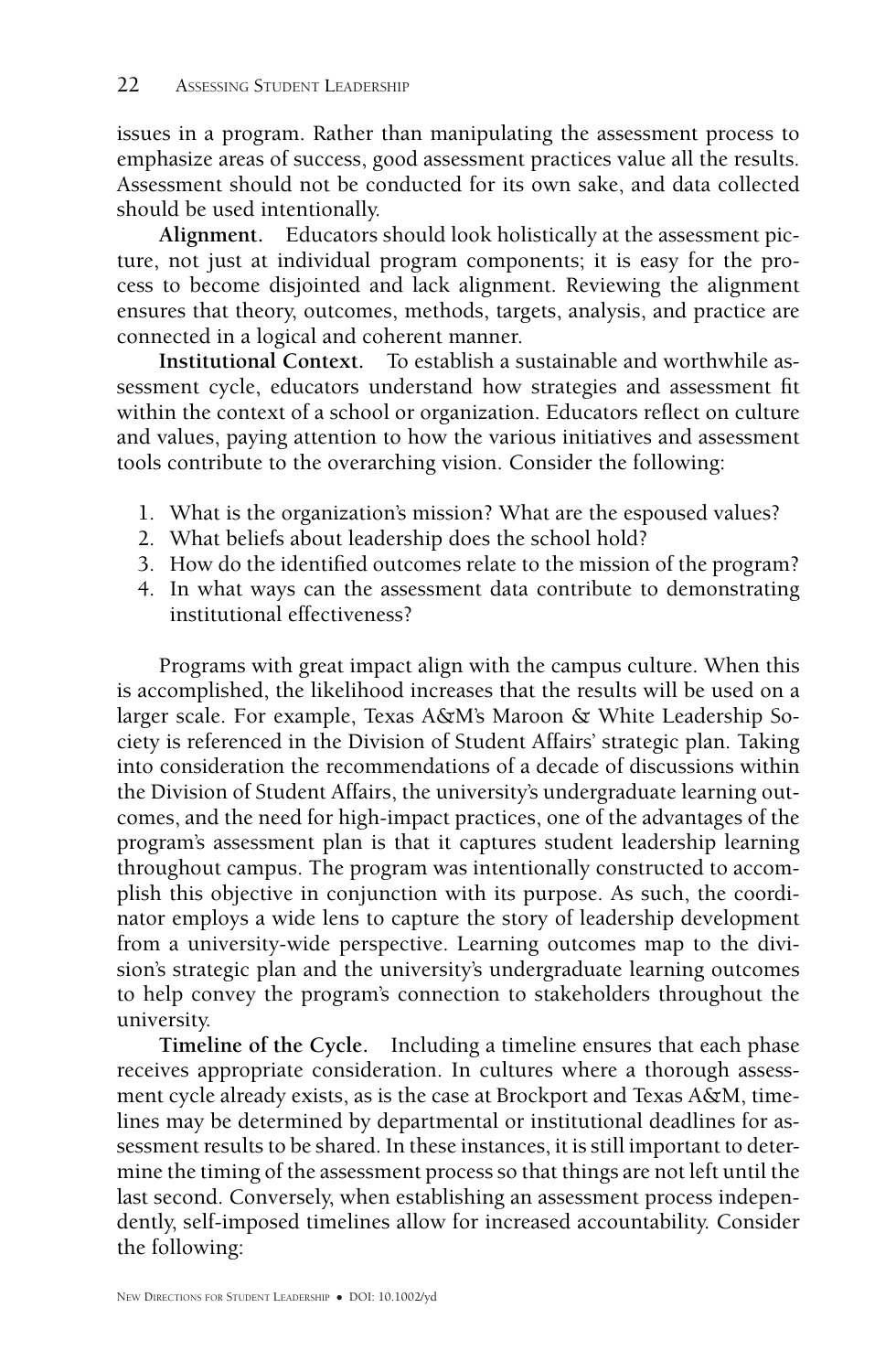- 1. Does the institution currently have an assessment calendar?
- 2. During what times of year does it make sense to implement each of the phases? When will stakeholders need information necessary for decision-making?
- 3. How long will it take to gather and analyze data?
- 4. When does resource allocation occur? What impact could this have on the timing of the assessment plan?

Taking extra time to consider the bigger picture before establishing an assessment cycle allows programs to be embedded within institutional culture and provide for a more significant impact.

## **Phase One: Determining Outcomes**

There are many different types of outcomes that exist within a comprehensive assessment plan. These outcomes may fall into the following categories:

- 1. Overall program effectiveness—reviewing the bigger picture to determine how the program affects participants.
- 2. Individual student development—examining the growth of each student individually.
- 3. Student learning—outcomes that articulate the knowledge, skills, or attitudes students will attain.
- 4. Student satisfaction—identifying what aspects students enjoy within the programs.
- 5. Demographics and scope—quantitative outcomes such as enrollment numbers or participant characteristics that can provide insight into program impact.

**Writing Outcomes.** Outcomes are the blueprint for what a program will produce, and it is important to have intentionality and direction. An essential first step in writing outcomes is mapping to the larger picture (Komives & Schoper, 2006). What should participants know or be able to do as a result of the program? Outcomes must be clearly written and measurable, specifying both the context (the situation in which the outcome is to occur) and the behavior (the observable knowledge, skills, or attitude demonstrated). It is important to incorporate varying levels of learning when setting outcomes and use action verbs to create demonstrable outcomes.

If outcomes currently exist, they should be regularly evaluated. Are they aligned, specific, and measurable? Even though outcomes are the end result, they are also the start of the process and the foundation from which to build upon. Creating assessment plans for new programs can feel like setting sail without a destination in mind; however, it is best to choose a couple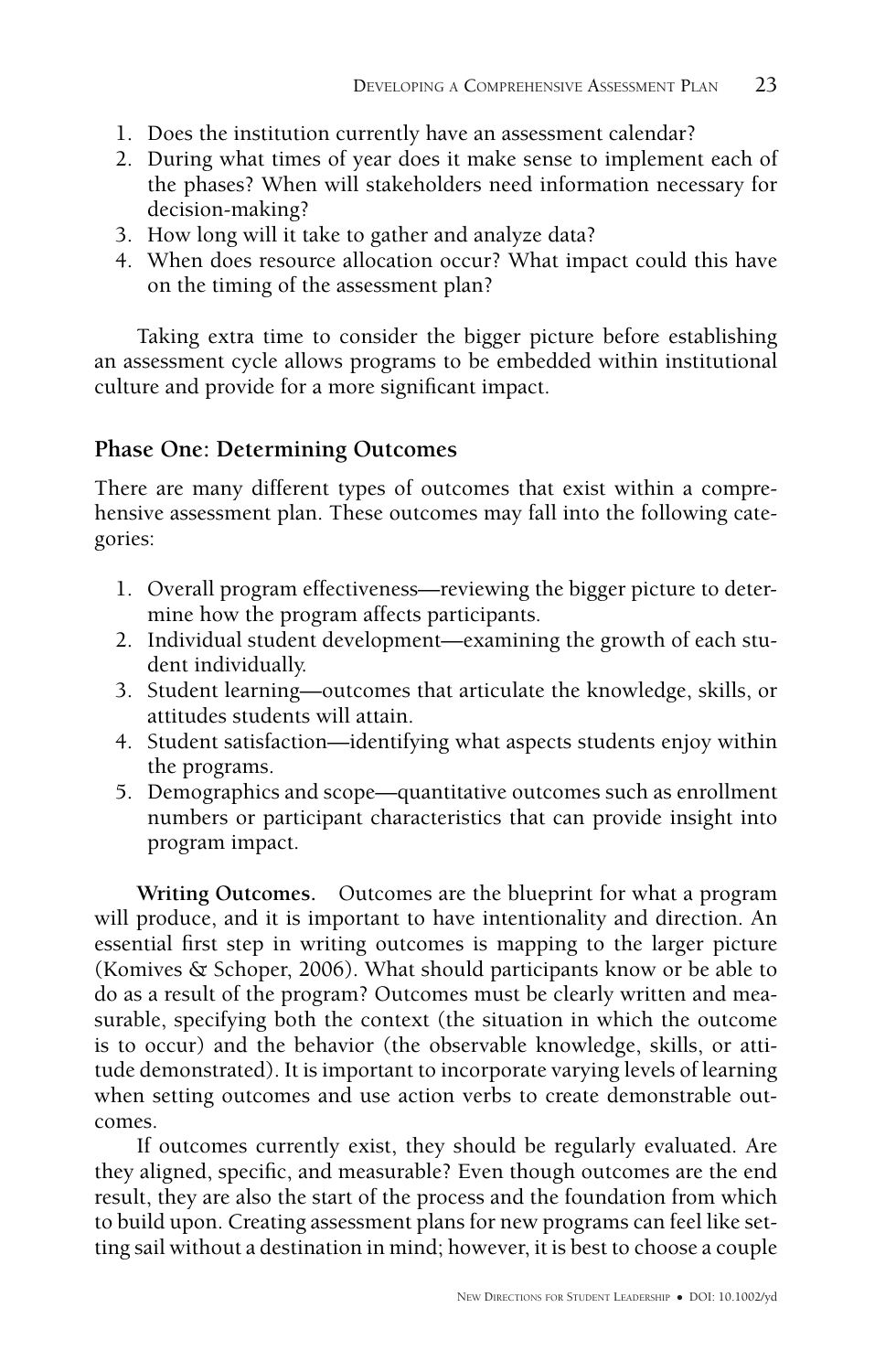of outcomes and adjust the course as needed. Texas A&M's program recognized the need to reevaluate its outcomes in its first year. The coordinators assembled a committee, including an expert in curriculum redesign, which produced a much better foundation for program assessment and growth. This process also stimulated interest from other campus programs to strategically reevaluate their leadership curriculums. Critical reflection such as this can be equally valuable for programs with longer tenures and established outcomes.

One useful resource when creating or refining learning outcomes is Bloom's Taxonomy (Anderson & Krathwohl, 2001), which categorizes learning based on six cognitive domains, as shown in Table [2.1.](#page-6-0)

Comprehensive assessment plans include outcomes that start out broad and then drill down into specific strategies. An example of this can be seen in Figure [2.2.](#page-7-0) At Brockport, all outcomes for the Leadership Development Program connect back to the divisional priorities and institutional mission to ensure consistency and program relevance to the college culture.

**Reviewing Outcomes.** Determining outcomes for a program that has not yet been established is challenging and requires flexibility. Assessment is a continual process of reevaluating, adjusting, and improving, not a task to be completed (Suskie, 2009). Texas A&M's program captures the diversity of student leadership learning on campus by supplementing a students' individualized journey through facilitated reflection regarding their various leadership experiences on campus. As such, the outcomes were stated in broad and vague terms that did not consistently match an individual's experience. It was difficult to find common themes, to be comprehensive, and to achieve specificity when providing such individualized freedom to participants and trying to satisfy such diverse stakeholder needs. Rather than continue with broad, weak outcomes, coordinators wiped the slate clean and critically identified consistent tangible deliverables. This enabled them to articulate measurable and aligned learning outcomes, specify where the learning occurred, and project a plan for data collection similar to Brockport's plan (see Figure [2.2\)](#page-7-0).

## **Phase Two: Determining Strategies and Targets**

Phase Two analyzes the larger outcomes to develop more specific actions related to the overall assessment plan.

**Refining/Creating Strategies.** Once well-conceived outcomes are established, the next step is to identify measures best suited to evaluate them. A variety of measures exist, so in determining the approach for data collection, consider the following key concepts:

*Alignment.* Measures should align with outcomes; sometimes they were initially created haphazardly and do not address the actual program. Moreover, alignment to institutional priorities and a unit's strategic plan provides program validity.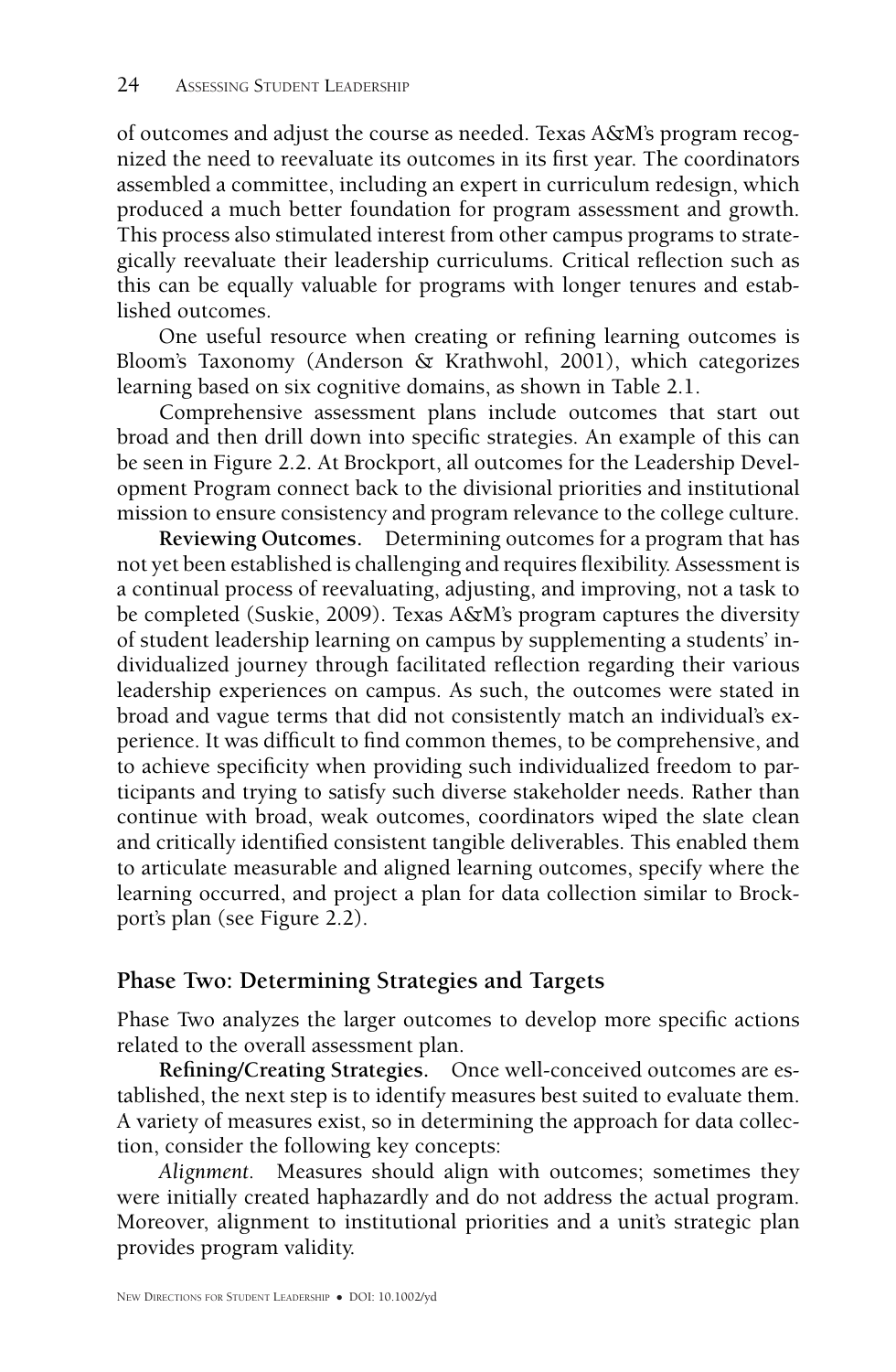| Category      | Description                                                           | Suggested<br><b>Action Verbs</b>                                            | <b>Potential Assessment</b><br><b>Tools</b>                                                           |
|---------------|-----------------------------------------------------------------------|-----------------------------------------------------------------------------|-------------------------------------------------------------------------------------------------------|
| Remembering   | Memorization of<br>knowledge, ability to<br>recall answers            | Articulate<br>Define<br>Describe<br>Identify<br>List<br>Recognize           | Survey questions<br>Quick interviews<br>Quizzes<br>One-minute papers<br>Presentations                 |
| Understanding | Demonstrating<br>understanding by<br>interpreting<br>knowledge        | Compare<br><b>Discuss</b><br>Distinguish<br>Explain<br>Reflect<br>Summarize | Journal reflection<br>Interviews<br>Pre-/posttests<br>Rankings<br>Presentations<br>Graphic organizers |
| Applying      | Using knowledge in<br>contextual situations                           | Complete<br>Demonstrate<br>Plan<br>Practice<br>Solve<br>Use                 | Simulations<br>Projects<br>Learning contracts<br>Rubrics<br>Portfolios<br>Observations                |
| Analyzing     | Interpreting concepts to<br>determine patterns<br>and relationships   | Categorize<br>Contrast<br>Diagram<br>Differentiate<br>Examine<br>Prioritize | Discussions<br>Rubrics<br>Reflections<br>Behavioral<br>interviews<br>Research                         |
| Evaluating    | Making judgments and<br>forming opinions<br>about concepts<br>learned | Assess<br>Critique<br>Defend<br>Justify<br>Recommend<br>Support             | Case studies<br>Deliberative<br>dialogues<br>Reflections<br>360 evaluations<br>Portfolios             |
| Creating      | Synthesize information<br>to form new ideas or<br>unique solutions    | Design<br>Develop<br>Initiate<br>Modify<br>Produce<br><b>Test</b>           | Case studies<br>Capstone projects<br>Rubrics<br>Focus groups<br>Portfolios<br>Essay                   |

<span id="page-6-0"></span>**Table 2.1 Potential Assessment Tools Categorized in Bloom's Taxonomy**

*Focus.* Quality is more important than quantity. Educators should focus on the most important outcomes—those necessary for the program to be successful and meaningful—and find effective methods of measuring them.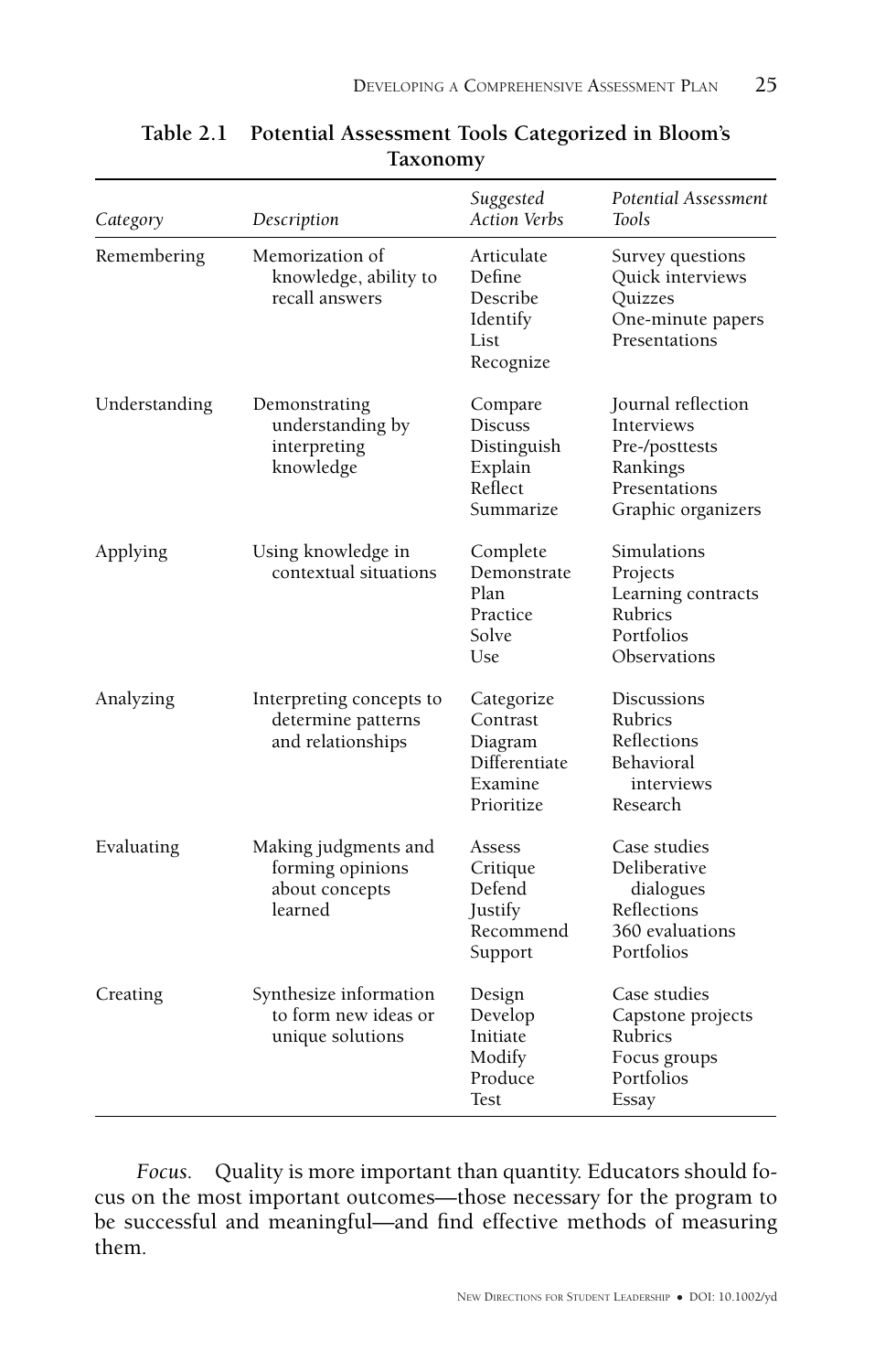<span id="page-7-0"></span>



*Practicality.* How much time did students actually spend in the learning environment? The method should reflect the amount of time and richness of learning. A 1-hour presentation might have one learning outcome and a 1-minute paper as the measure, whereas a yearlong leadership experience might have five outcomes and multiple measures.

*Creativity.* Measuring a particular outcome is usually not as impossible as it seems. Intimidation regarding assessment or reverting to what has been done limits access to the evidence of learning that occurs in programs. Typically, there are rich data to unearth—data that will move a program forward and demonstrate its value to education.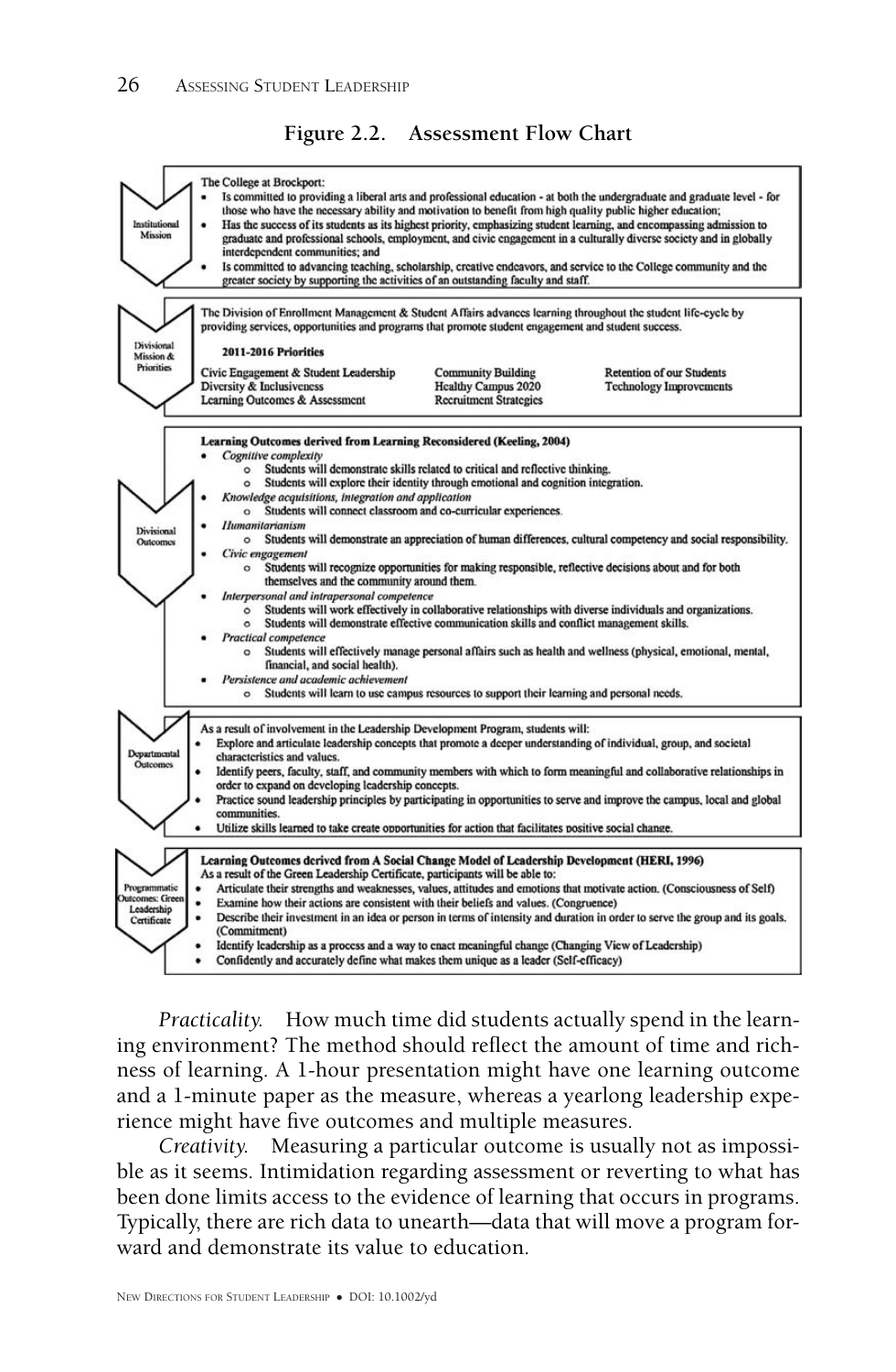*Purpose.* The purpose of the methodology should align with an outcome. What is important to know? How will it be used? What is already known? What is being gathered through other methods? Before deciding on a methodology, educators should ask "How will I use these data?" If the data will not be used, they should not be collected.

*Types of Measures.* The methodologies available to choose from are extensive, and surveys, in particular, can seem to be a faithful friend. However, comprehensive assessment plans use a number of methods, including pretest/posttest, post-then, focus groups, interviews, reflections, observations, rubrics, surveys, portfolios, and more (Starcke & DeLoach, 2012). Multiple methods can be employed based on the outcome, time available, and resources needed. For example, if possible, educators should assess prior knowledge to understand student growth by the end of a leadership experience.

Both Texas A&M and Brockport employ a mixed methods approach. Foundational assessment tools are rubrics created to assess student leadership development and quality reflection as demonstrated both written and orally. Capstone projects are the cumulative pedagogical assessment. The reflection process and rubric complement each other to document a longitudinal profile of students' leadership journeys and the program's impact in both a qualitative and quantitative manner.

*Frequency of Assessment.* Another aspect to determine is frequency of implementation. To avoid overassessing educators should be selective and think long term. Will the data gathered actually change every year, or would it be more efficient to have longer intervals between assessments? For example, assessing the marketing of a program every year may be redundant unless there is a change to analyze. Moreover, assessing the alumni perspective or long-term impact of a program may mean taking a snapshot of one group and reevaluating them 5 to 10 years later.

*Audience.* Who is being assessed? Inclusion of every student may not be necessary. Random sampling provides the same picture but will alleviate assessment fatigue that leads to lackluster participation and poor data. Larger response rates may be need to accurately analyze data. The second audience to consider is the audience who will consume the results. What type of data would they deem most valid and useful? If seeking support for a program, one methodology may be more persuasive than another. Some stakeholders find the rich personal story of qualitative assessment more appealing, others prefer the bottom-line nature of quantitative data, and still others prefer both. The learning that occurs within leadership programs is valuable but is most useful when legitimized. How do academic units and aspirational benchmarks assess learning? Often, it helps to see assessment through an external lens when determining which methodologies are best.

*Keep Demographics in Mind.* When designing strategies, consider the methods that can be used to collect demographic information about participants. Gathering this information will allow you to analyze the data later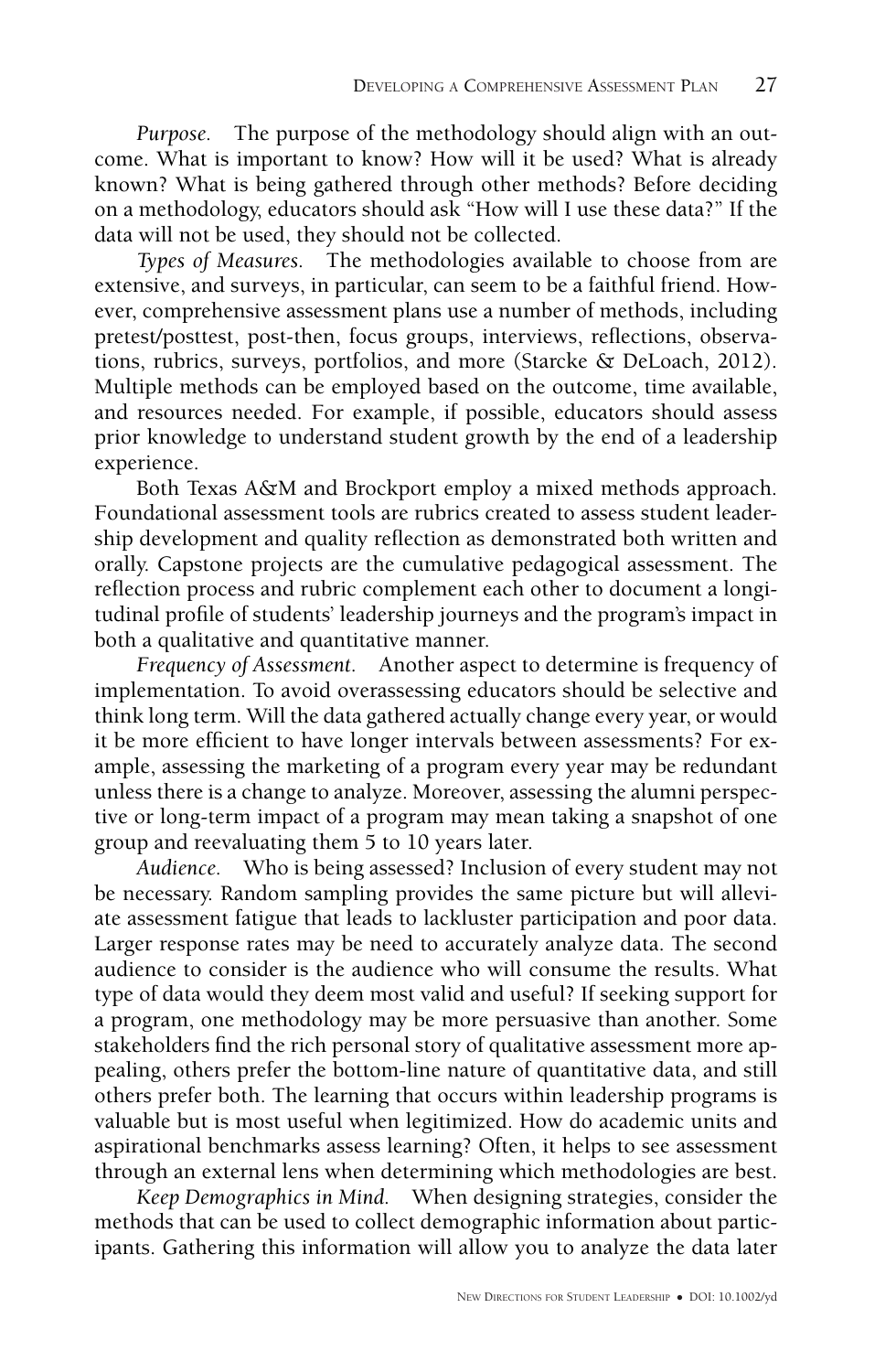using categories such as race, ethnicity, gender, and others to ensure program inclusivity.

*Think Outside the Box.* Sometimes documenting leadership learning seems elusive, so educators may seek to gather only students' self-reported learning or satisfaction. However, it is vital to also seek direct measures of student learning. Perhaps these data are already being gathered without recognizing their value or without a plan for how to document student learning. Examples include reflections, written papers, interviews, capstone projects, and documentation of observations of student learning through rubrics.

There are multiple options for assessment methods that can be used without surveying to excess. Satisfaction surveys often focus on program outcomes, which are useful for educators to gauge the experience of participants but may omit a key element—student learning. Are students demonstrating their learning (direct method) or simply indicating they learned something (indirect method)? At Brockport, workshop evaluations originally asked students to evaluate the extent to which they thought the workshop helped them grow in their individual values. Although it was useful to know what students thought about the workshops, the assessment was intended to determine what was actually learned. The questions were changed to ask the student more concretely about the learning they experienced.

#### **EXAMPLE:**.

*Learning Outcome*: Students will be able to describe their core values.

*Indirect Question*: On a scale of 1–5, how much did this workshop help you learn how to describe your core values?

*Direct Question*: After attending this workshop, please describe three of your core values.

Both questions can be useful in the assessment cycle. The indirect question provides insight into what participants think about the workshop, informing decisions about the perceived effectiveness of the session. The direct approach, however, actually allows students to demonstrate what they have learned, a more persuasive evidence of student learning. If direct evidence is not possible, multiple indirect assessment still provides some tangible evidence of learning (Suskie, 2009).

Another strategy to consider is invoking a more authentic process that uses pedagogy already embedded in a program (Suskie, 2009). How can a program's current approach to teaching or developing leaders lend itself to assessing leadership learning? Examples may include self-reflection papers, interviews, projects, or 1-minute papers. At Brockport and Texas A&M, students use journal reflections throughout the program as a tool to deepen learning and spark intentional conversations with mentors. These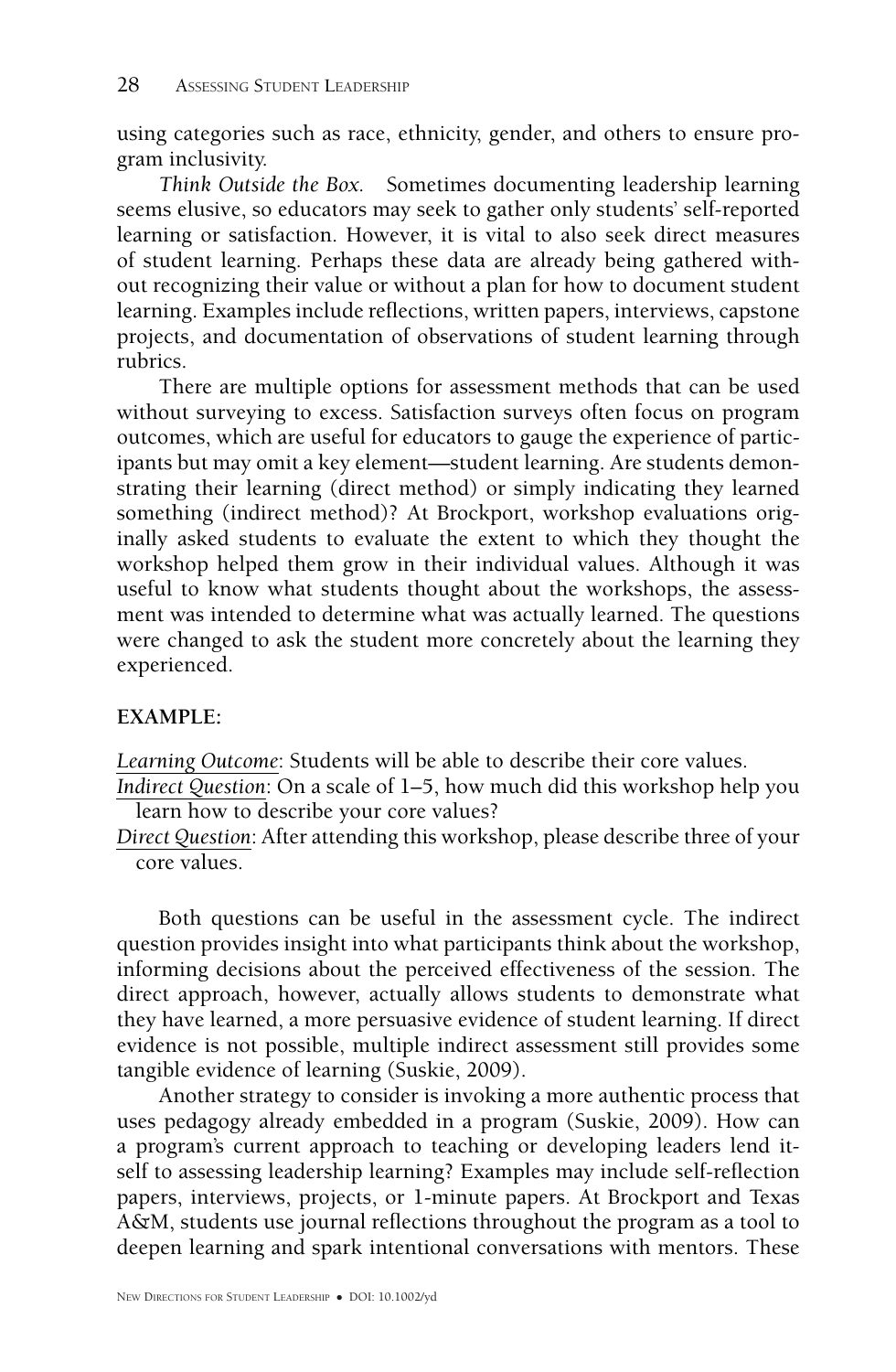reflections are collected and analyzed to determine leadership learning: both for the overall program by looking at general themes and for each student by looking at individual student responses.

Data previously gathered by outside units may also exist. These data include graduation rates, retention data, national surveys, and so forth. Chapters 5 and 7 provide examples about how national data can be used. It is not necessary to independently capture these data, but it can be used to tell an interesting story—one that can either validate a program or stimulate change. For example, the leadership program at Brockport works with their Research, Analysis, and Planning office to examine how students in the program compare to their Brockport peers based on institutional data from the National Survey of Student Engagement [\(http://nsse.indiana.edu/\)](http://nsse.indiana.edu/). As a result, they were able to determine several areas in which students in the program were outperforming their peers, such as engaging in conversations about difference and feeling connected to the college, providing useful information to share with stakeholders.

**Refining/Creating Targets.** Once the outcomes and methodology are established, educators should identify performance targets, or criteria for success, for all outcomes, including those pertaining to program effectiveness, student satisfaction, and student learning. At Brockport, one target is to have at least 90% of participants report that the relationship with their mentor was beneficial. A reasonable target may be difficult to determine especially when a program or an outcome is new. What would constitute success at this point? Making targets too easily achieved may hinder program growth.

For guidance on reasonable targets, educators can benchmark other programs, institutions, or national standards to see what they define as success. If available, performance indicators (e.g., past numbers from a program) provide insight to determine new targets. Targets are part of the strategic plan that gives direction to the future.

Finally, targets need to be intentional. One such area for consideration is program size; they should not grow for the sake of growth. Educators should keep in mind available resources and overall goals. For any target, there is an ideal point to reach; educators should be intentional about striving for what is best for a program and the students' leadership learning.

## **Phase Three: Implementing Data Collection Procedures**

Once the preliminary planning has been completed and outcomes, methods, and targets have been created, data collection can begin. There are several strategies that allow for a more seamless process.

**Involvement of Others.** By involving others in the process, opportunities open for collecting a plethora of data as well as diverse interpretations of the results. Involving others increases overall campus buy-in of leadership programming. Appropriate questions to ask include: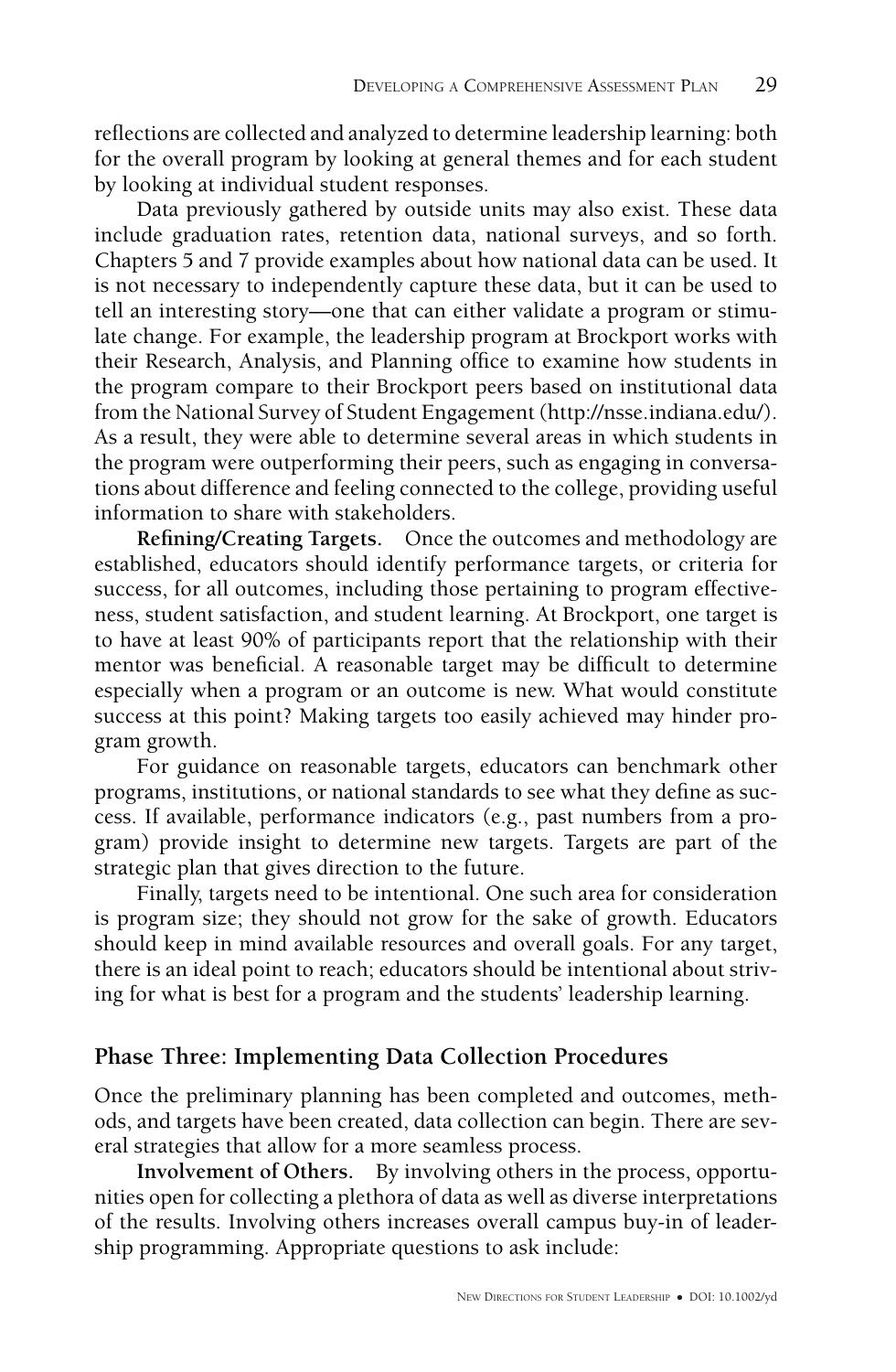- 1. Who are the stakeholders? Who can contribute to the success of the program and its assessment processes?
- 2. What are the goals of each of the stakeholders, and in what ways can the program assist them? Are there areas of common interest?
- 3. In what ways can others be involved in your assessment strategies?
- 4. How can others be included in the analysis of data and the strategic planning?

Capitalizing on experts and available resources is essential. When Texas A&M's program wanted to enhance alignment of its assessment plan and curriculum, they partnered with Texas A&M's Center for Teaching Excellence to engage in a curriculum redesign process in the context of a cocurricular program (Fowler, Lazo, Turner, & Hohenstein, 2015). Bringing an outside expert to evaluate their assessment plan for congruency served as a valuable audit early in the program's tenure.

**Resources Needed.** Certainly, the resources required to implement a comprehensive assessment plan can be considerable and may scare even the bravest practitioners away. However, connecting to the bigger picture and involving others can offset this cost. Texas A&M's program used a talented pool of graduate students to quickly put into place a wide array of assessment strategies. The graduate students were a valuable resource, eager to put their knowledge into practice and gain experience in assessing leadership learning.

**Implementation Suggestions.**

- Before implementing an assessment tool, colleagues could review the instrument and test it (Suskie, 2009). The feedback and modifications suggested may be essential to assessment validity.
- It is not always necessary to create an original instrument (Suskie, 2009). Texas A&M's program modified published rubrics such as leadership identity development rubric (Komives et al., 2006) to use as a measure of student learning rather than crafting an entirely original rubric.
- Methods should be calibrated. For the programs at Texas A&M and Brockport, trainings for faculty and staff to use rubrics for evaluation of its participants are essential. These individuals are just as much a part of the assessment mechanism as the tool used. They need practice in order to calibrate the methodology and support test reliability.

## **Phase Four: Interpreting and Analyzing Data Collected**

Once the data have been collected, it should not gather dust on the shelf. With an increased need to "do more with less," educators may be overwhelmed in finding time for deep analysis. However, this is an essential part of the process and warrants dedicated time set aside for review. Tools like Qualtrics, SPSS, and others allow examination of quantitative data, whereas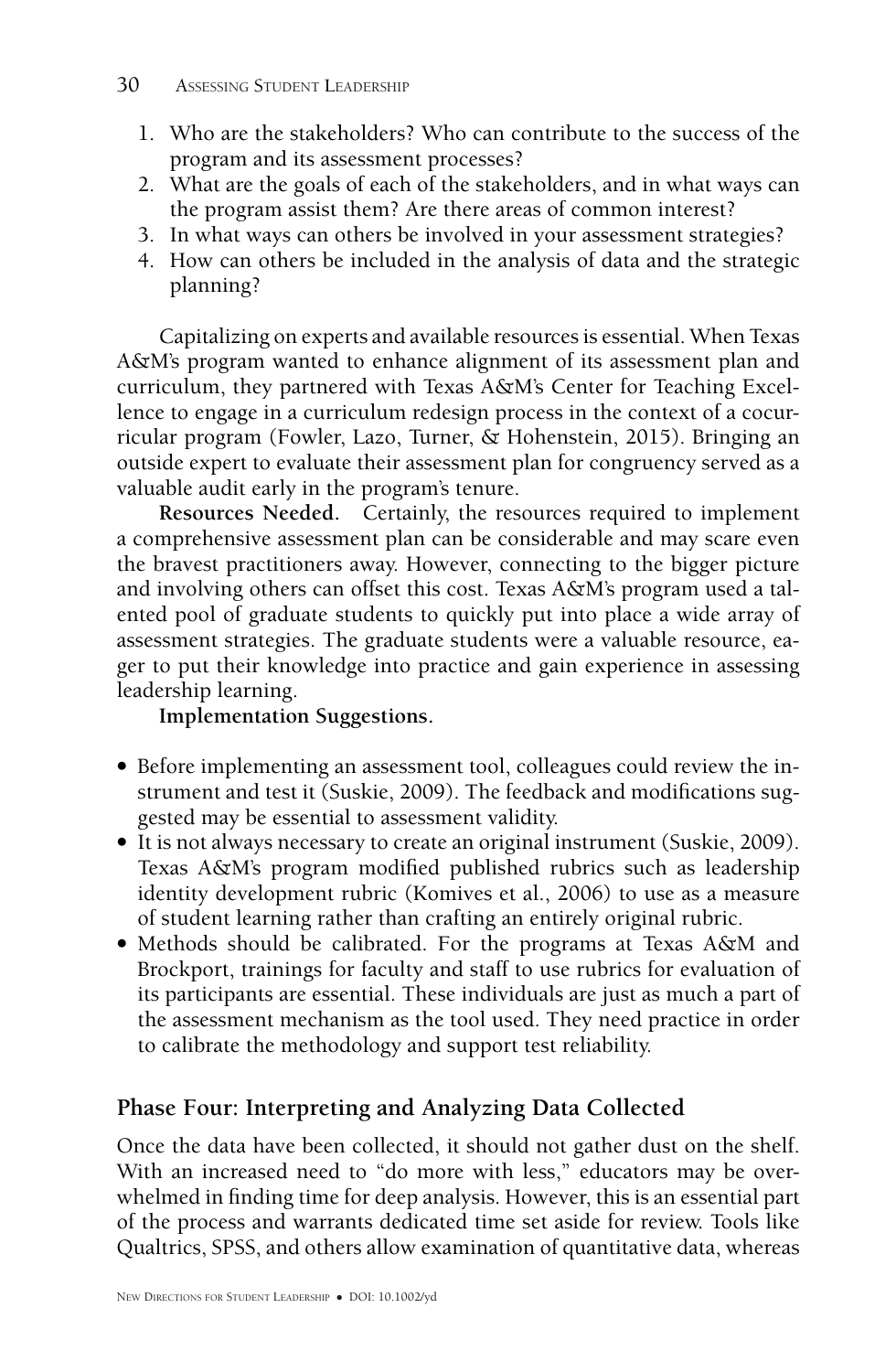coding schemes can be used for qualitative information. For both Brockport and Texas A&M, offices exist to support departments seeking to collect and analyze data. Consulting with an expert can assist with data analysis.

**Strategies for Reviewing Data.**

- Involving others enhances review process. They can offer new insights and suggestions. The analysis process will be strengthened with multiple raters and reviewers. Participants feel valued in the process when their suggestions are considered and used.
- Data analysis requires a scheduled time:
	- ° For one-time events, a post meeting a few weeks after the event to make suggestions for future improvements and record decisions is probably enough.
	- ° For ongoing assessments, like regular workshops or student journal responses, time should be blocked off for weekly or monthly review.
	- ° Halfway through the year, coordinators should schedule time to check in on outcomes and targets. This time can be used to reflect on the achievement of goals, usefulness of assessment measures, and determine changes.
	- ° A yearly retreat provides offsite opportunities for thoughtful reflection. Stakeholders and participants could be provided journal articles and assessment data in advance. This allows time for brainstorming and free flow of ideas and thoughts.

**Analyze the Results.** Once data is collected, it is useful to consider the following questions:

- 1. What is the data indicating? Are there connections that can be inferred?
- 2. How are the results interrelated? Does some data support or contradict other data?
- 3. In what ways have intended outcomes not been reached? How have they been met? Is there variance by demographics or other student differences that needs to be explained?
- 4. What strategies proved to be most effective? Least effective?
- 5. Are the initially identified outcomes still relevant?
- 6. Did the assessment strategies measure what they were intended to measure?

When analyzing the results, educators should use other information, such as national research in the field of leadership development. Brockport is a regular participant in the Multi-Institutional Study of Leadership (MSL). In 2013, Dugan, Kodama, Correia, and Associates used findings from the MSL to identify four high-impact practices for student leadership development. As a result, Brockport's Leadership Development Program was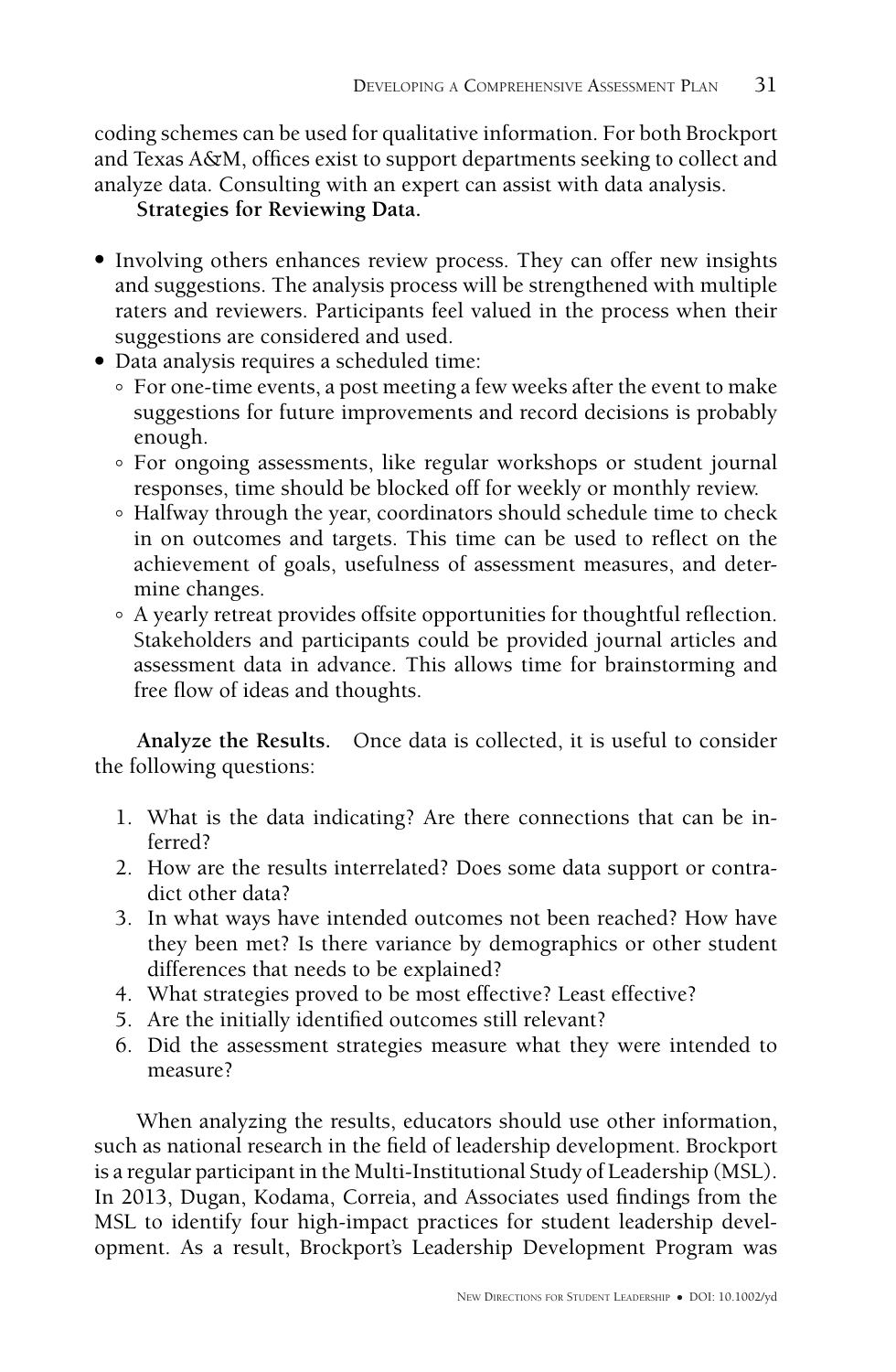evaluated to determine the extent to which students engaged in these practices and incorporated more of each pedagogy.

Once the results have been examined and current research explored, an action plan could address the following:

- 1. Points of pride—what are aspects of the program should continue?
- 2. What changes need to be made (pedagogy, program format, assessment cycle, resources)?
- 3. What are the goals for the upcoming assessment cycle?
- 4. Do the outcomes, measures, and targets need refining?

As part of the annual assessment cycle at both Brockport and Texas A&M, each department identifies goals for the upcoming year based on a review of assessment data and current research. In the annual report, goals from the previous year are examined and discussed.

## **Phase Five: Implementing Proposed Changes and Reporting the Results**

Too often, assessment results are not shared with others for a variety of reasons. Staff may be hesitant to share lackluster results for fear that program weaknesses will be exposed or job security will be in question. This way of thinking conflicts with the primary goal of assessment—to serve as a vessel for program improvement (Suskie, 2009). Conversely, staff members are also cautious to boast about the great work being done. In the field of education, recognition allows sharing promising practices to advance programs.

There are many benefits of sharing the results of an assessment process. It creates a transparent process and builds legitimacy. Additionally, leadership education is not limited to one area. A variety of offices or departments may be invested in a program's findings. This promotes further collaboration and will yield benefit for all. When findings and improvements are shared with program participants, they will be more likely to engage in assessment measures in the future.

Tracking and sharing data can also allow for acquisition of additional resources. In an environment where resources are being stretched, being able to show program growth along with achievement of outcomes may lead to increased funding or personnel. Additionally, assessment information can be used to submit grant proposals or even apply for awards and other forms of recognition.

When reporting out, educators should know the audience and purpose for sharing. For example, students may be enticed by testimonials of what participants gained from the program. Alumni are interested in how the program has improved or flourished since their time. Employers will want to see specific skills that students gain as a result. In a high school setting, college admissions offices may be intrigued to learn more about the caliber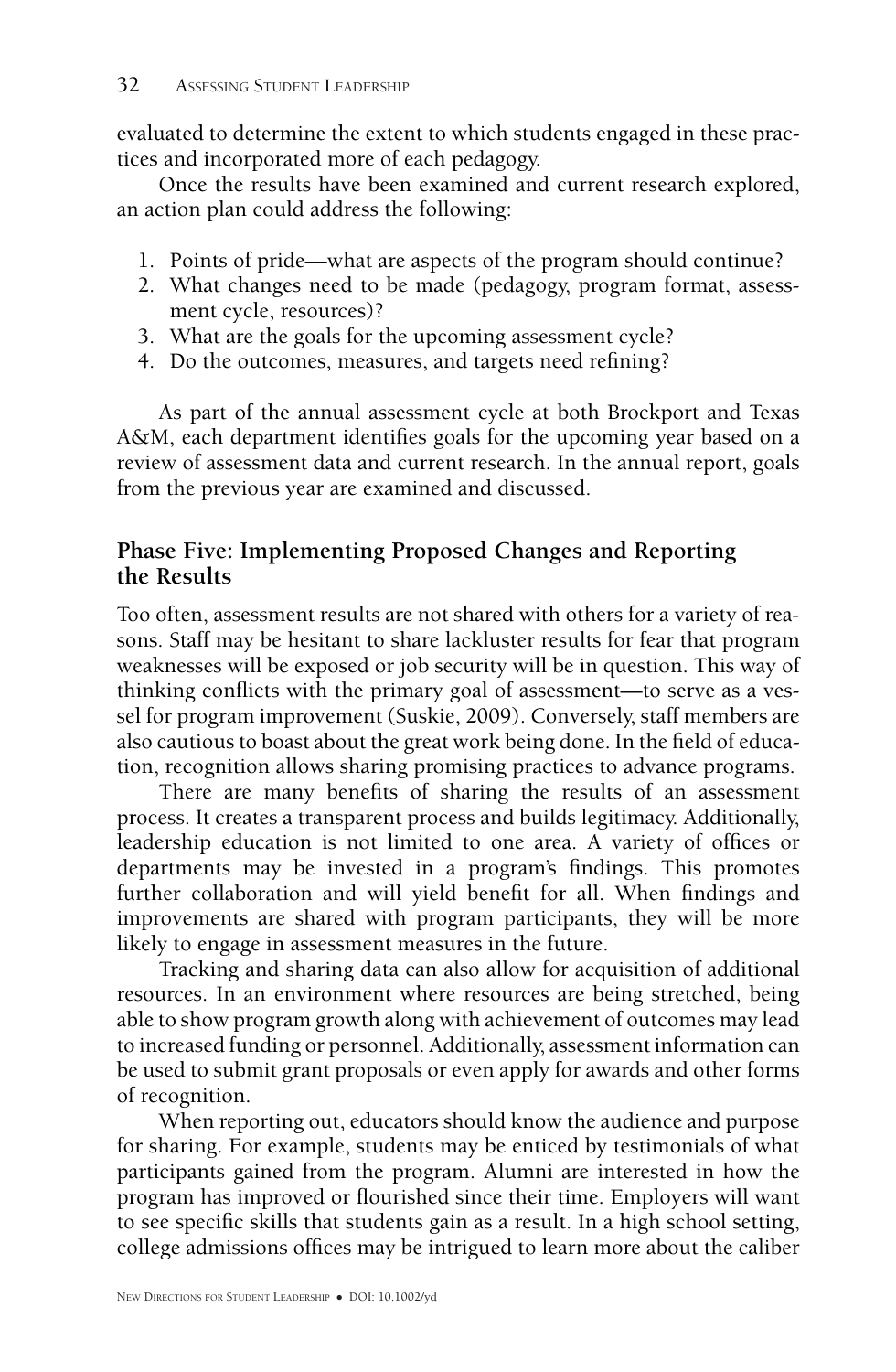of student participating in a program. Whoever the audience, the message should be tailored to increase receptivity.

There are many ways to report findings. Annual reports offer a formal way to present results and may be of the most interest to administrators looking to evaluate effectiveness. Brockport creates visually appealing closing-the-loop documents to offer a more enticing document to share with alumni, employers, or colleagues. Program newsletters and presentations to stakeholders also offer opportunities for exposure. Sharing quick results on social media is a great way to engage students and provide snapshots of a program. Regardless of the mechanism for reporting results, it is important to share the program's story.

## **Final Thoughts—No Excuses**

This chapter is meant to serve as a resource and guide for practitioners in the midst of creating an assessment plan from scratch or refining current processes. However, it is just the beginning. A true assessment plan is a living document that should be modified to meet the changing landscape of a program. There is great value in having a plan, of being intentional, and of providing better leadership learning experiences. When in the throes of leadership education—meeting with students, planning programs, addressing crises, and the exhausting laundry list of things that never seem to get done—it is easy to relegate assessment to the back burner, but the experience will lack intentionality and rigor.

An assessment plan is like a curriculum plan for a teacher. Although a teacher can walk in to teach without a curriculum, the learning environment is haphazardly assembled; students may learn something, but it is not consistent and intentional. Assessment plans map out expectations of learning, determine opportunities for learning to occur, and analyze whether goals of learning were met. It is not easy, especially for new programs, and it can feel like building a bridge while walking across it—scary and overwhelming. If the builder only pays attention to the work, they may be disappointed that the bridge they built did not end where they had hoped. Even when deadlines loom and the list seems endless, leadership educators take the time to look up and think about where their effort is leading.

### **References**

- Allen, S. J., & Roberts, D. C. (2011). Our response to the question: Next steps in clarifying the language of leadership learning. *Journal of Leadership Studies*, *5*(2), 65–70.
- Anderson, L. W., & Krathwohl, D. R. (2001). *A taxonomy for learning, teaching and assessing: A revision of Bloom's Taxonomy of educational objectives, abridged edition*. Boston, MA: Allyn and Bacon.
- Dugan, J. P., Kodama, C., Correia, B., & Associates. (2013). *Multi-Institutional Study of Leadership insight report: Leadership program delivery*. College Park, MD: National Clearinghouse for Leadership Programs.